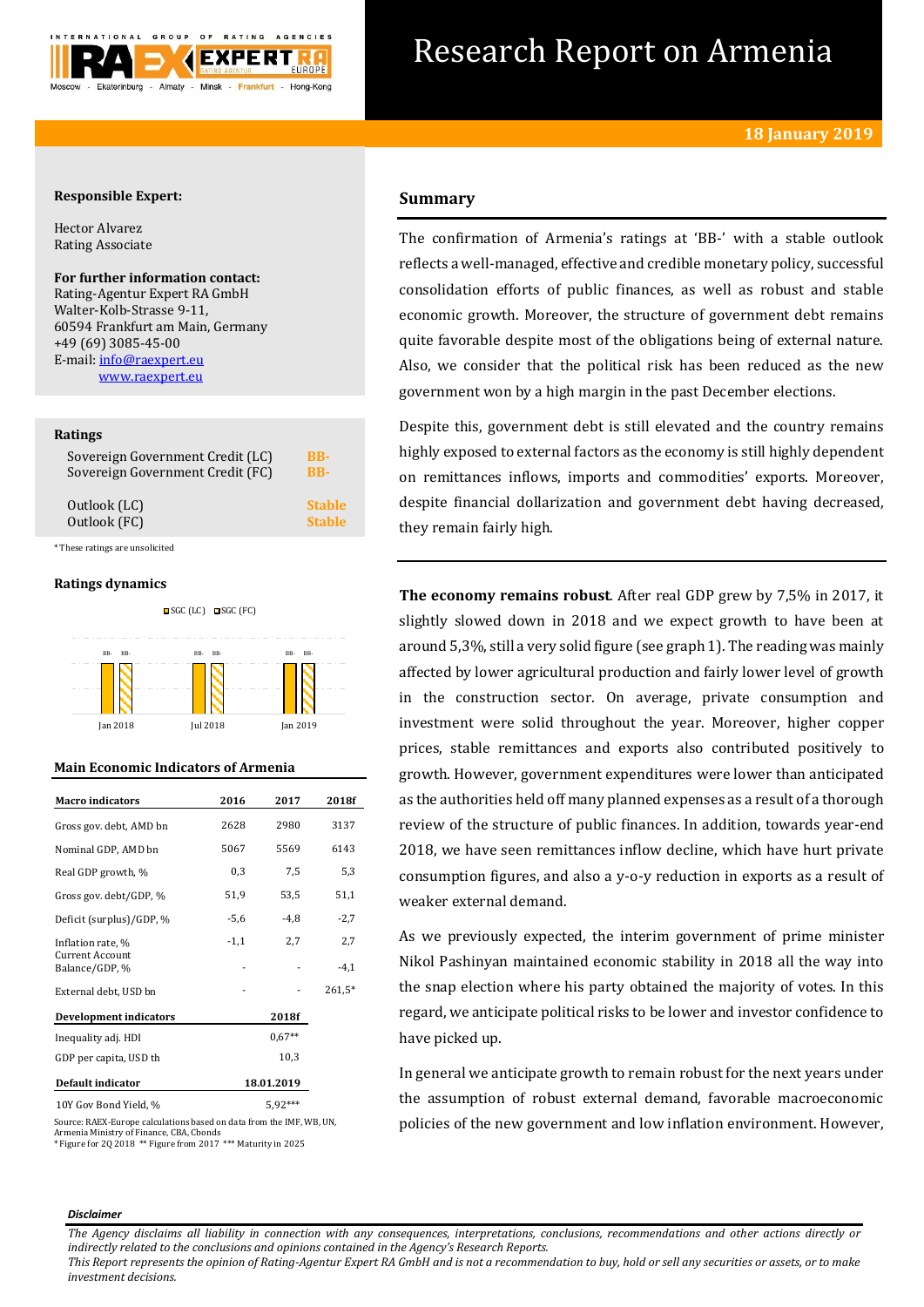## **Graph 1:** Macroeconomic indicators, %

Almaty -

Ekaterinburg

GROUP

 $O F$ 

EXI

Minsk

**BATING** 

Frankfurt -

AGENCIES

Hong-Kong



Source: RAEX-Europe calculations based on data from the IMF and ADB

**Graph 2:** Financial soundness indicators, %



Source: RAEX-Europe calculations based on data from the CBA

**Graph 3:** Government debt dynamics, %



Source: RAEX-Europe calculations based on data from the IMF and Ministry of Finance of the Republic of Armenia

this could be disrupted by a continued decline in copper prices, slowdown in remittances inflow and lower growth in regional partners.

**The banking sector remains balanced**. Financial soundness indicators of the system reflect stability. As of September 2018, the capital adequacy ratio stood at 17,9% and the ratio of liquid assets to short-term liabilities was 126,5%. The ratio of NPLs to total loans, despite having slightly increased since 2017, was acceptable at 6,9%. In regard to profitability, the reading remained positive as ROA stood at 1,5% and ROE at 9,5% (see graph 2).

Moreover, we expect bank assets to GDP to have grown slightly by about 1p.p. and to have finished 2018 at around 80% of GDP. In the same line, credit to the economy has picked up throughout 2018, which has driven private consumption upwards: as of November 2018, loans had grown by around 20,3% y-o-y and we project domestic credit to GDP to have ended 2018 in the range between 60%-62%. What is more, this growth has been dominated by loans to non-financial corporations; y-o-y growth of this type of loans was as much as 144% as of November 2018.

Financial dollarization levels in the country have declined for both loans and deposits. Nevertheless, the banking system remains concentrated as the top-3 banks account for around 41% of total assets.

**Government debt starts to stabilize**. Government debt is expected to have ended 2018 at around 51,1% of GDP, a 1,5p.p. decrease as compared to 2017. According to our estimate, it would be the first time debt-to-GDP levels decline y-o-y since 2010. Public debt, which includes obligations from the Central Bank of Armenia (CBA), is also expected to have declined. Moreover, we also anticipate debt to budget revenues to have gone downwards by as much as 17p.p. down to 235% in 2018 (see graph 3). Both indicators are a positive reflection of the consolidating efforts by the authorities. As mentioned in our previous report<sup>1</sup>, government debt metrics remain quite high as compared to Armenia's non-oil dependent peers2. Despite this, we anticipate the government to continue consolidating public finances causing debt levels to decrease further going forward.

In regard to the government's debt structure, we continue to assess this as positive. First of all, the structure of the government's obligation has remained nearly unchanged for the past year. As of November 2018, shortterm debt accounted for 2,6% of total debt, 14,3% had floating interest

- 1 Research report on Armenia from 20 July 2018 [\(https://raexpert.eu/reports/Research\\_report\\_Armenia\\_20.07.2018.pdf\)](https://raexpert.eu/reports/Research_report_Armenia_20.07.2018.pdf).
- <sup>2</sup> Non-oil dependent peers include Georgia, Kyrgyzstan and Tajikistan.

# *Disclaimer*

 $\overline{\phantom{a}}$ 

*The Agency disclaims all liability in connection with any consequences, interpretations, conclusions, recommendations and other actions directly or indirectly related to the conclusions and opinions contained in the Agency's Research Reports. This Report represents the opinion of Rating-Agentur Expert RA GmbH and is not a recommendation to buy, hold or sell any securities or assets, or to make* 

*investment decisions.*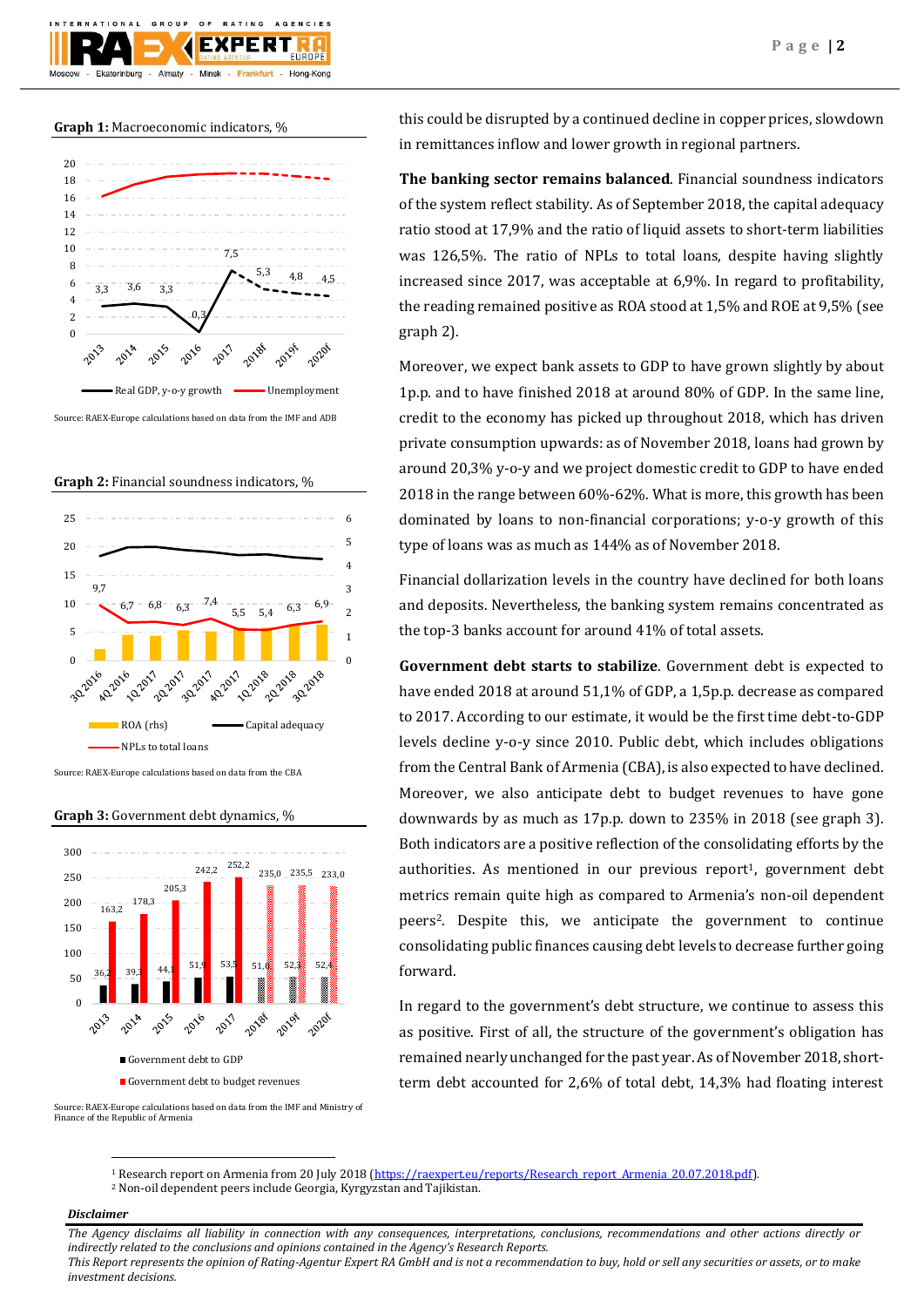





Source: RAEX-Europe calculations based on data from the CBA, IMF and ADB





**Graph 6:** Fiscal budget dynamics, % of GDP



Source: RAEX-Europe calculations based on data from the IMF and Ministry of Finance of the Republic of Armenia

rate and FX-denominated debt remained elevated at 80,7%; nevertheless, conditions of this type of debt are mostly favorable.

**Monetary policy to remain loose**. In the last meeting of the CBA before the end of 2018, it was decided to leave the refinancing rate at 6% committing to keep an expansionary policy given that inflation remains stalled as a result of lower food prices and weaker demand towards yearend 2018. What is more, the level of core inflation was equivalent to the level of overall inflation. Since the target of the Central bank is 4%, we expect the expansionary policy to continue as the CPI growth rate approaches this level (see graph 4).

Overall, we continue to observe an effective monetary policy. The level of inflation remained practically unchanged from 2017 to 2018. This is the most stable the metric has been in recent years. The improvement in the credibility of the policy is partly due to the steps the CBA is taking towards reducing financial dollarization and the fact that the exchange rate has remained fairly stable. However, despite levels having decreased, we still consider dollarization in Armenia to be elevated (see graph 5).

**Fiscal consolidation is underway**. As shown by reported figures, the fiscal consolidation plan from the authorities has been efficient so far. We expect the fiscal deficit to have narrowed down to about 2,7% of GDP in 2018, which is lower than expected given the contractionary fiscal policy implemented by the government along the year (see graph 6). As the new government has implemented expenditures revision efforts, the expenses set out in the 2018 budget at the end of 2017 were not completely carried out. The budget approved for 2019 already includes the new fiscal rules the goal of which is to stabilize debt without hurting economic growth (e.g. issued debt will only be used for capital expenditures and not current). Also, in the mid-term perspective we still expect the fiscal policy to be contractionary.

At the same time, we anticipate a substantial revamp of the tax reform which we expect will spur the development of SMEs and attract foreign investments. The new policy consists of reducing the profit and dividend tax rates and increasing sales tax rates to compensate for the cuts.

**External exposure still a source of risk for Armenia**. Despite the fact that Armenia's growth has been solid and the general economy has been resilient to external shocks, as shown by stable inflation figures and a solid banking sector, latent risks from abroad remain a concern for the country.

Armenia's expanding trade deficit, expected at around 13% of GDP in 2018, reflects the country's high dependence on imports. In addition, remittances and commodities exports are important pillars for the

# *Disclaimer*

*This Report represents the opinion of Rating-Agentur Expert RA GmbH and is not a recommendation to buy, hold or sell any securities or assets, or to make investment decisions.*

*The Agency disclaims all liability in connection with any consequences, interpretations, conclusions, recommendations and other actions directly or indirectly related to the conclusions and opinions contained in the Agency's Research Reports.*